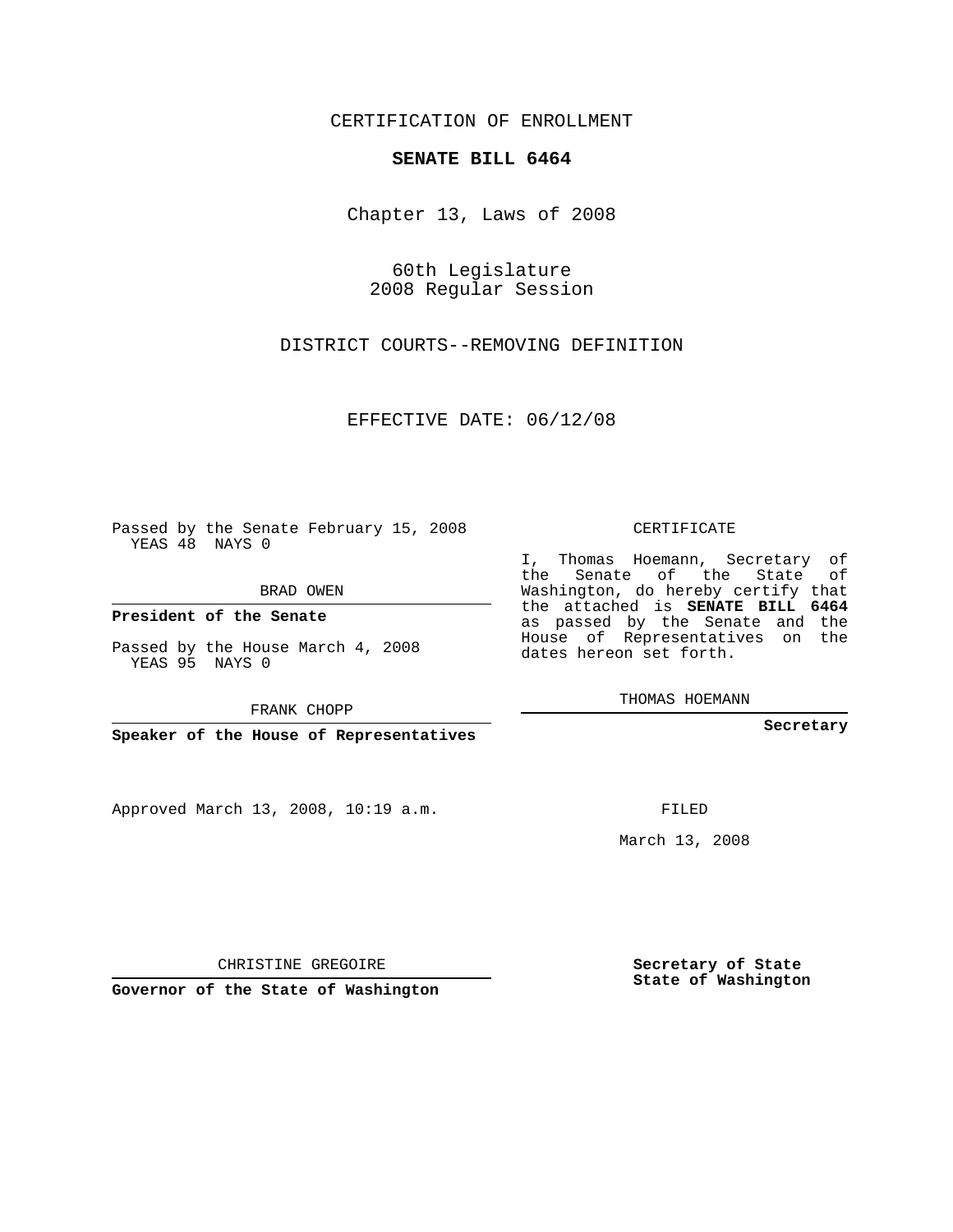## **SENATE BILL 6464** \_\_\_\_\_\_\_\_\_\_\_\_\_\_\_\_\_\_\_\_\_\_\_\_\_\_\_\_\_\_\_\_\_\_\_\_\_\_\_\_\_\_\_\_\_

\_\_\_\_\_\_\_\_\_\_\_\_\_\_\_\_\_\_\_\_\_\_\_\_\_\_\_\_\_\_\_\_\_\_\_\_\_\_\_\_\_\_\_\_\_

Passed Legislature - 2008 Regular Session

**State of Washington 60th Legislature 2008 Regular Session**

**By** Senator Fairley; by request of Office of Financial Management

Read first time 01/16/08. Referred to Committee on Government Operations & Elections.

 1 AN ACT Relating to judicial district population estimates; and 2 amending RCW 3.30.010.

3 BE IT ENACTED BY THE LEGISLATURE OF THE STATE OF WASHINGTON:

 4 **Sec. 1.** RCW 3.30.010 and 1984 c 258 s 3 are each amended to read 5 as follows:

 6 As used in this chapter unless the context clearly requires 7 otherwise:

8 "City" means an incorporated city or town.

 "Department" means an administrative unit of a district court established for the orderly and efficient administration of business and may include, without being limited in scope thereby, a unit or units for determining traffic cases, violations of city ordinances, violations of state law, criminal cases, civil cases, or jury cases.

14 (("Population" means the latest population of the judicial district 15 of each county as estimated and certified by the office of financial 16 management. The office of financial management, on or before May 1, 17 1970 and on or before May 1st each four years thereafter, shall